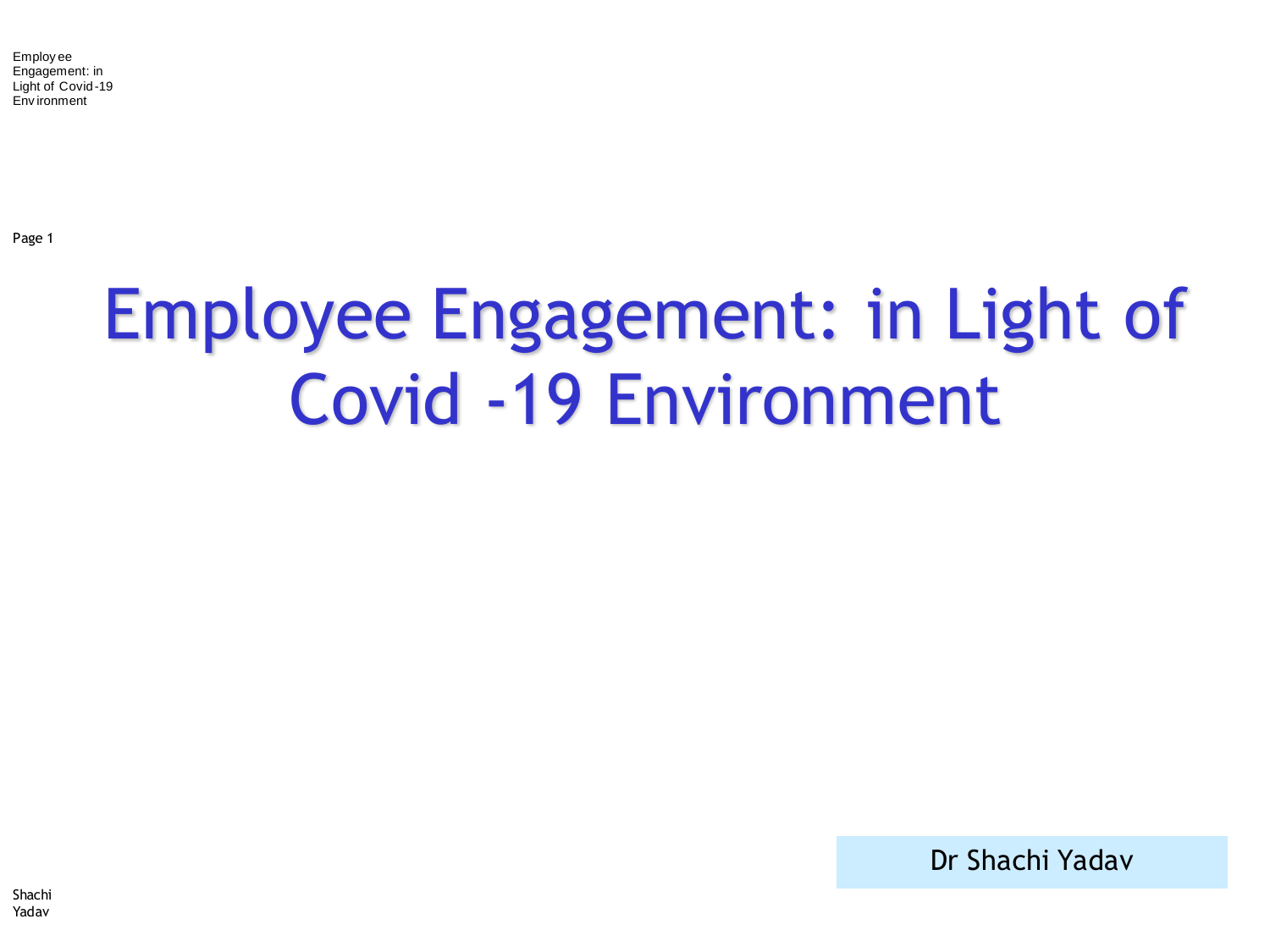# WE NEED MORE OF AT THE MANAGEMENT XPERTS CALL "EMPLOYEE

Page 2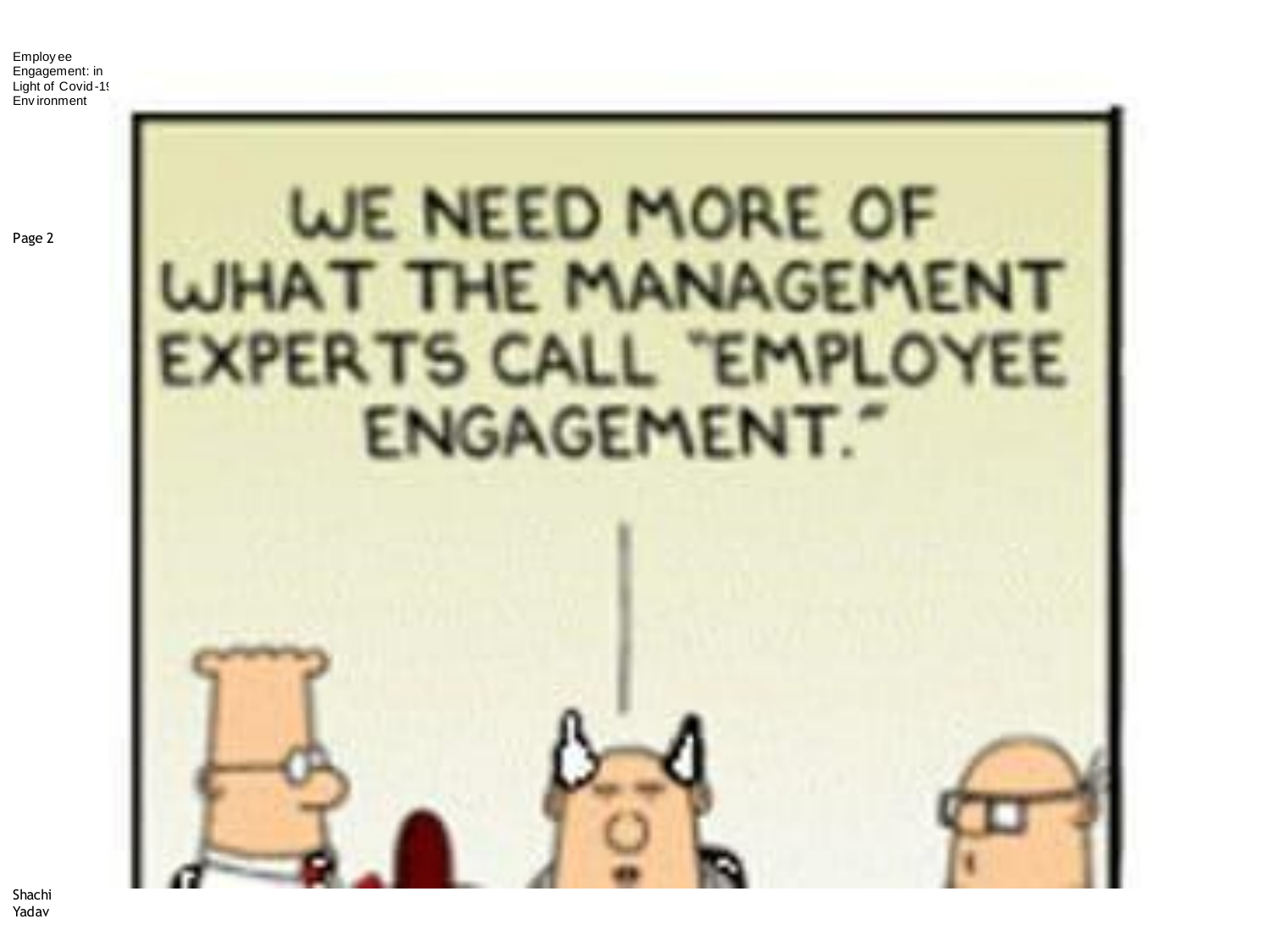# **The Roadmap**

- Page 3
- Defining the pandemic trap- understanding the new work environment
- What should you learn that will help you strengthen your team in future: engagement drivers and organizational measures
- How to build a truly engaged purposeful team that has inspiration and motivation.
- Q & A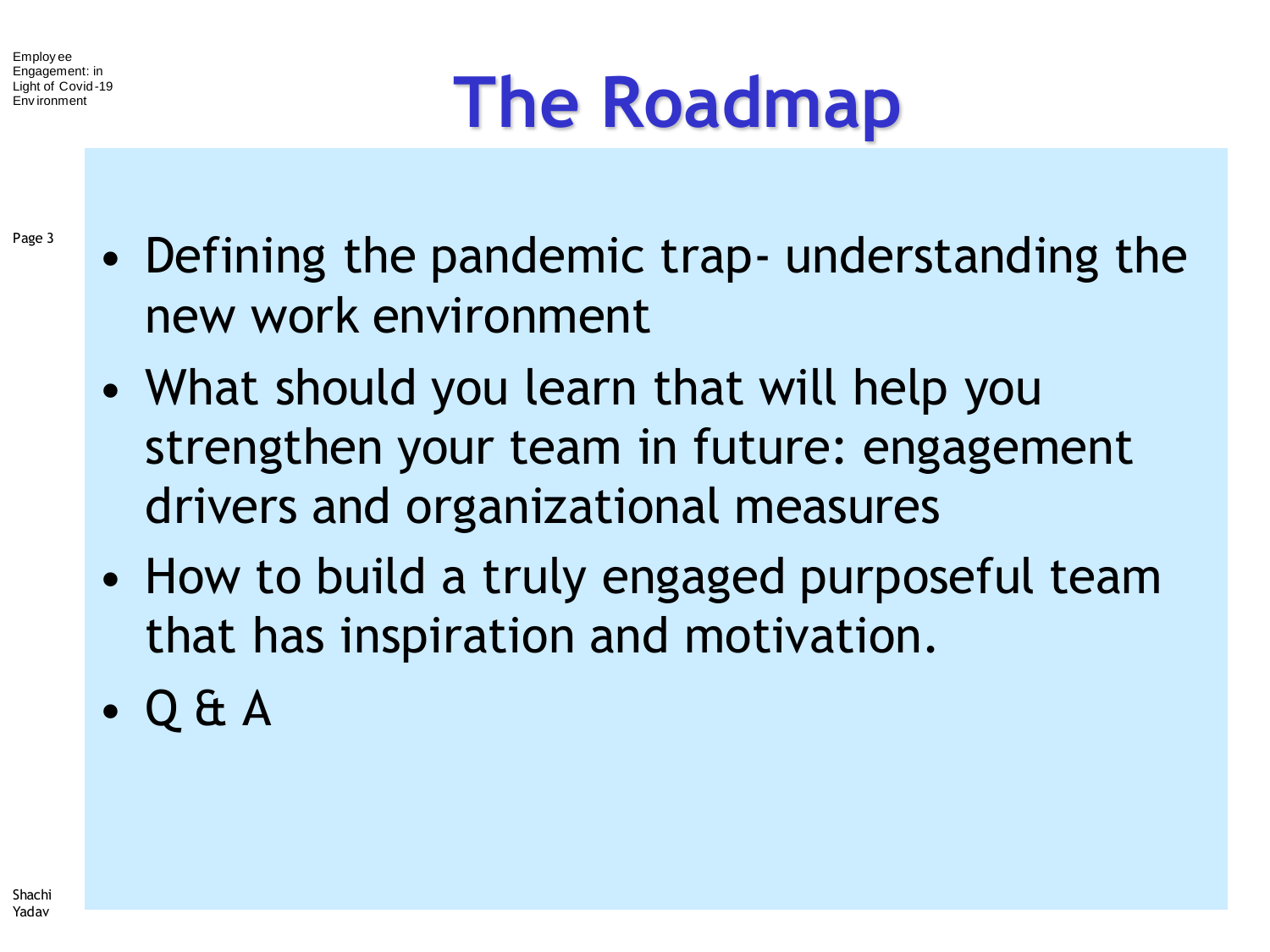Page 4

The percentage of full-time employees who say COVID-19 has disrupted their life "a great deal" or "a fair amount" has jumped from 58% to 81%.

#### (COMPARING GALLUP PANEL SURVEYS CONDUCTED MARCH 13-16 VS. MARCH 27-29)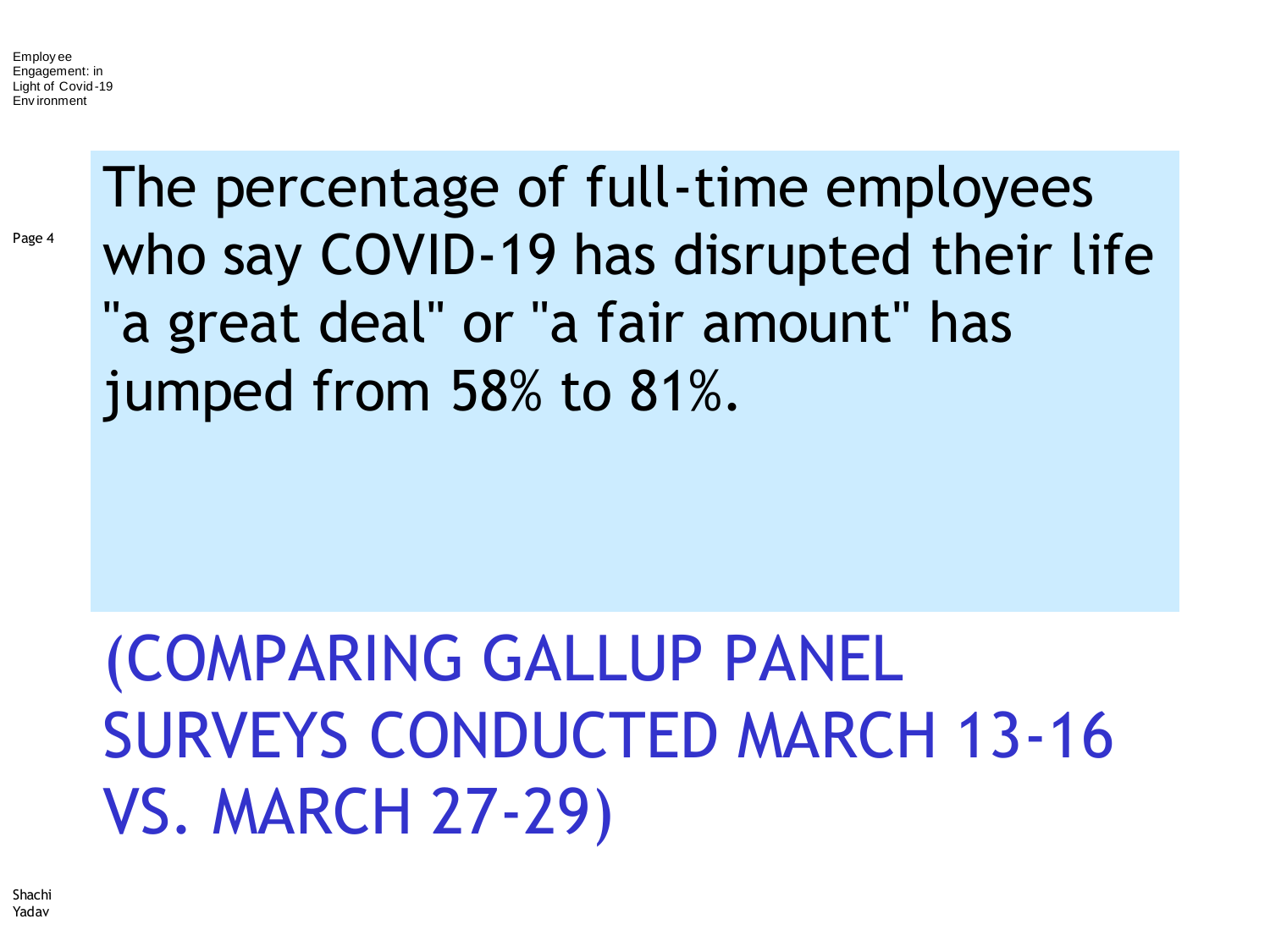## **What has changed for business?**

Page 5

• Abrupt shift to a work from home model.

• Revamp of products and services in response to the pandemic.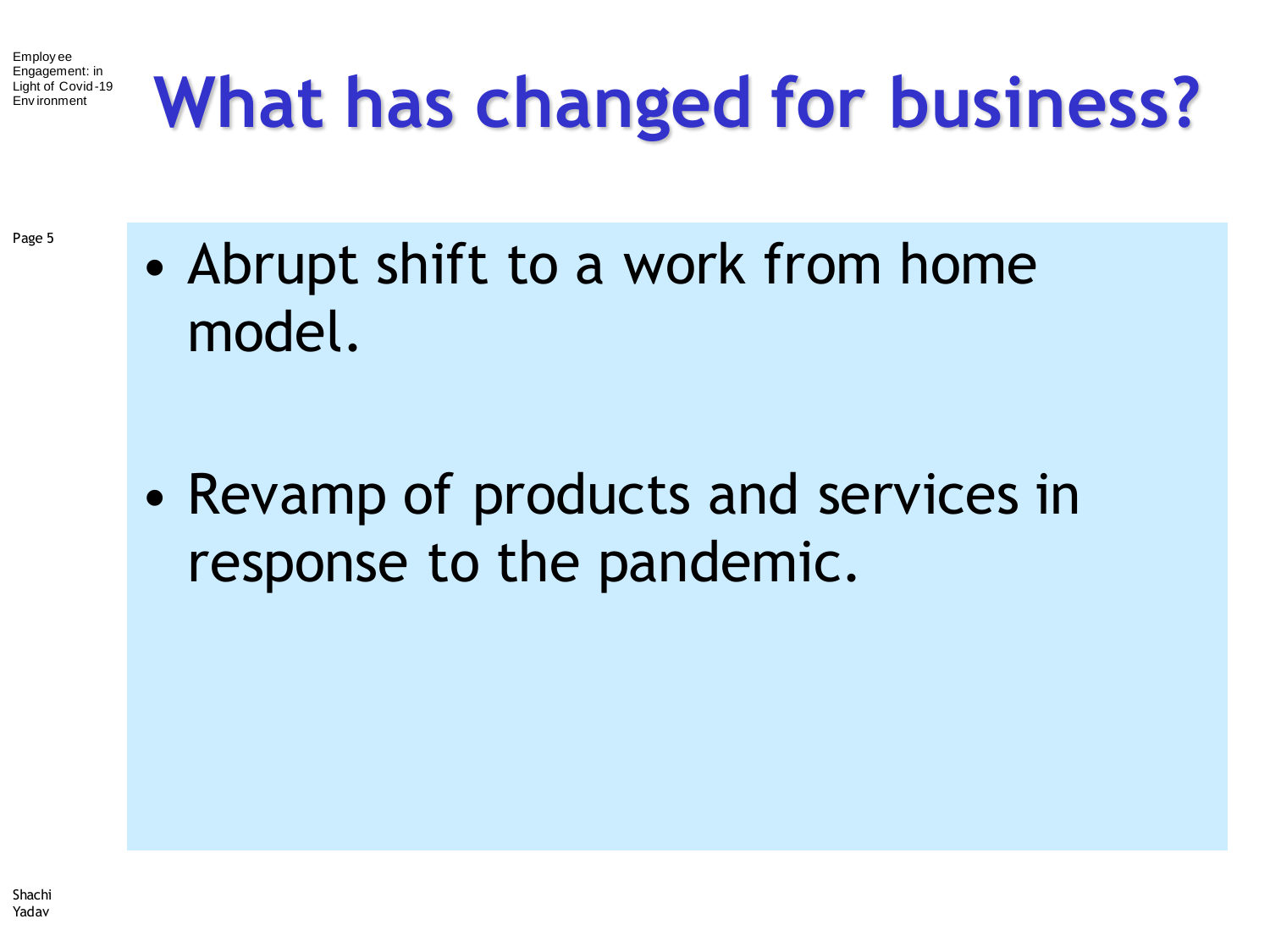Page 6

# **The change**

- Covid -19 has united us against a common enemy…..
	- *What happens when the common enemy is gone?*
		- Is this a calm before a new storm?

Most organizations have reported an increase in employee engagement during the first phase of lockdowns across the globe… Is this going to stay?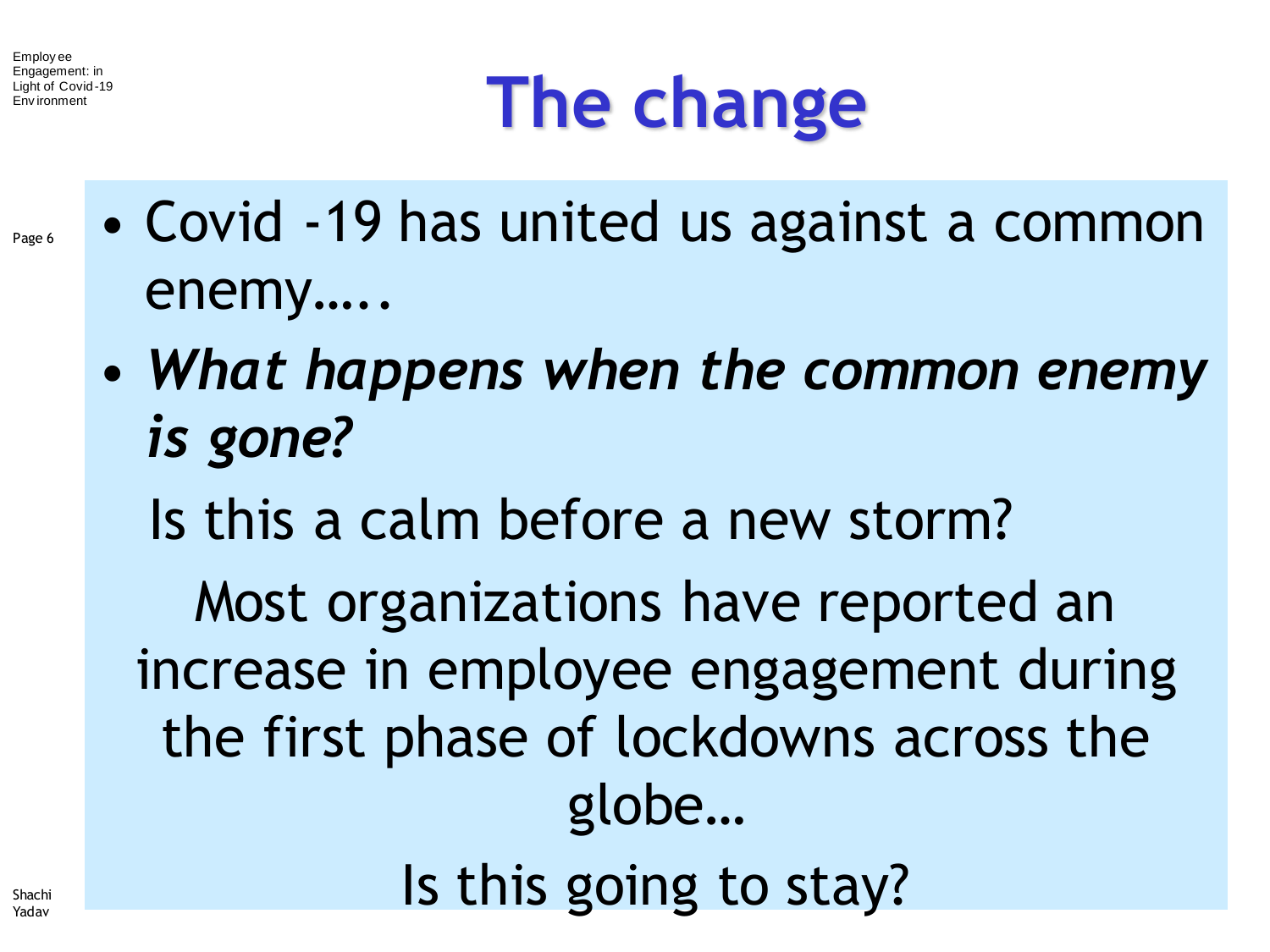Page 7

# **How businesses can seize opportunity now?**

- Keep the innovation going by identifying and celebrating teams efforts.
- Capture what is learned with experience: identify what is giving you energy right now.
- Communicate the findings with your team to maintain energy and momentum.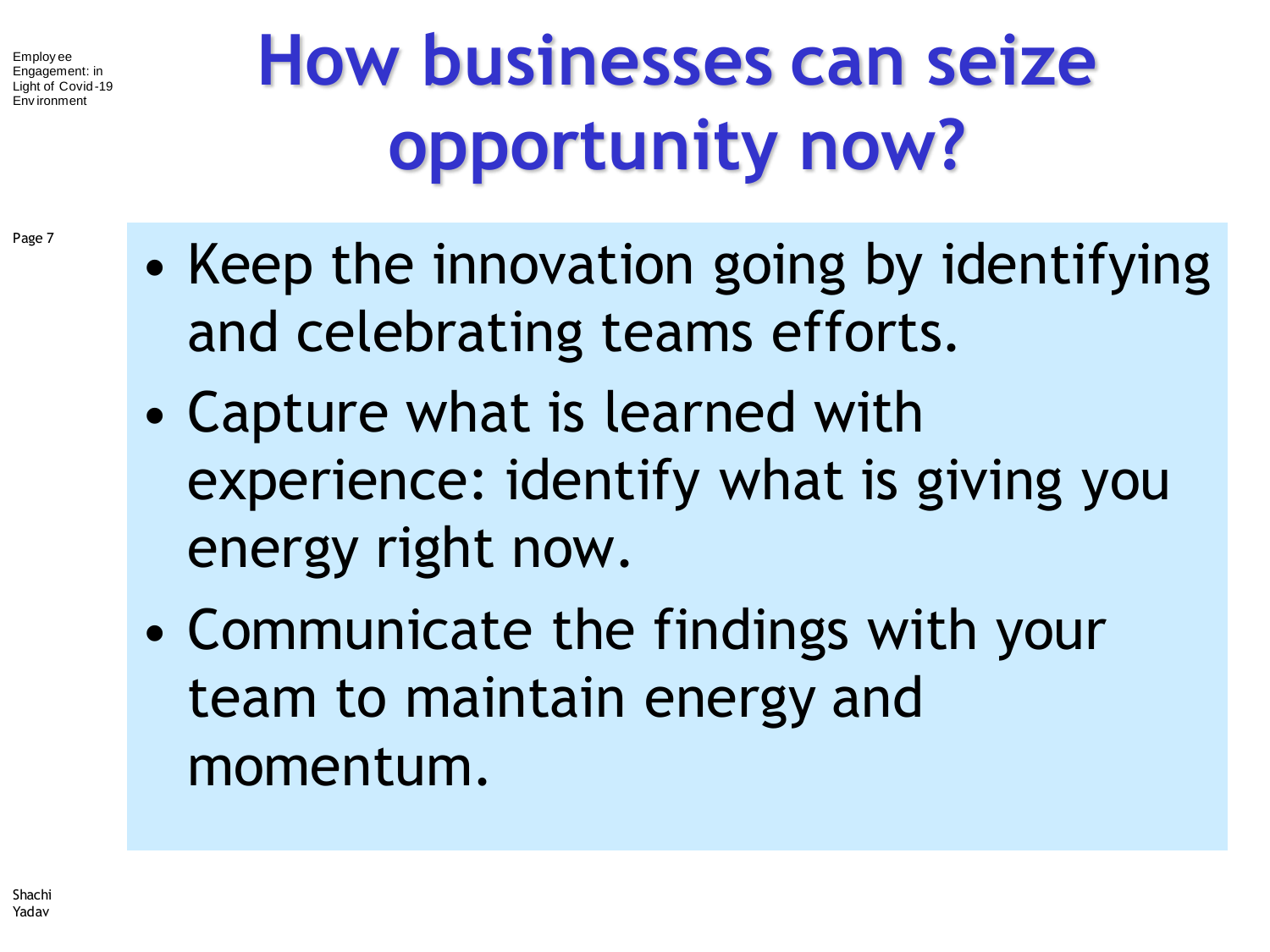Page 8

How to keep the engagement levels high after the crisis has ended?

- What is your purpose post pandemic, when the common enemy that unites us falls away?
- Is your purpose still relevant in the 'new normal'? The world has changed and your business, and customers, may have changed too. You may need to update your purpose accordingly.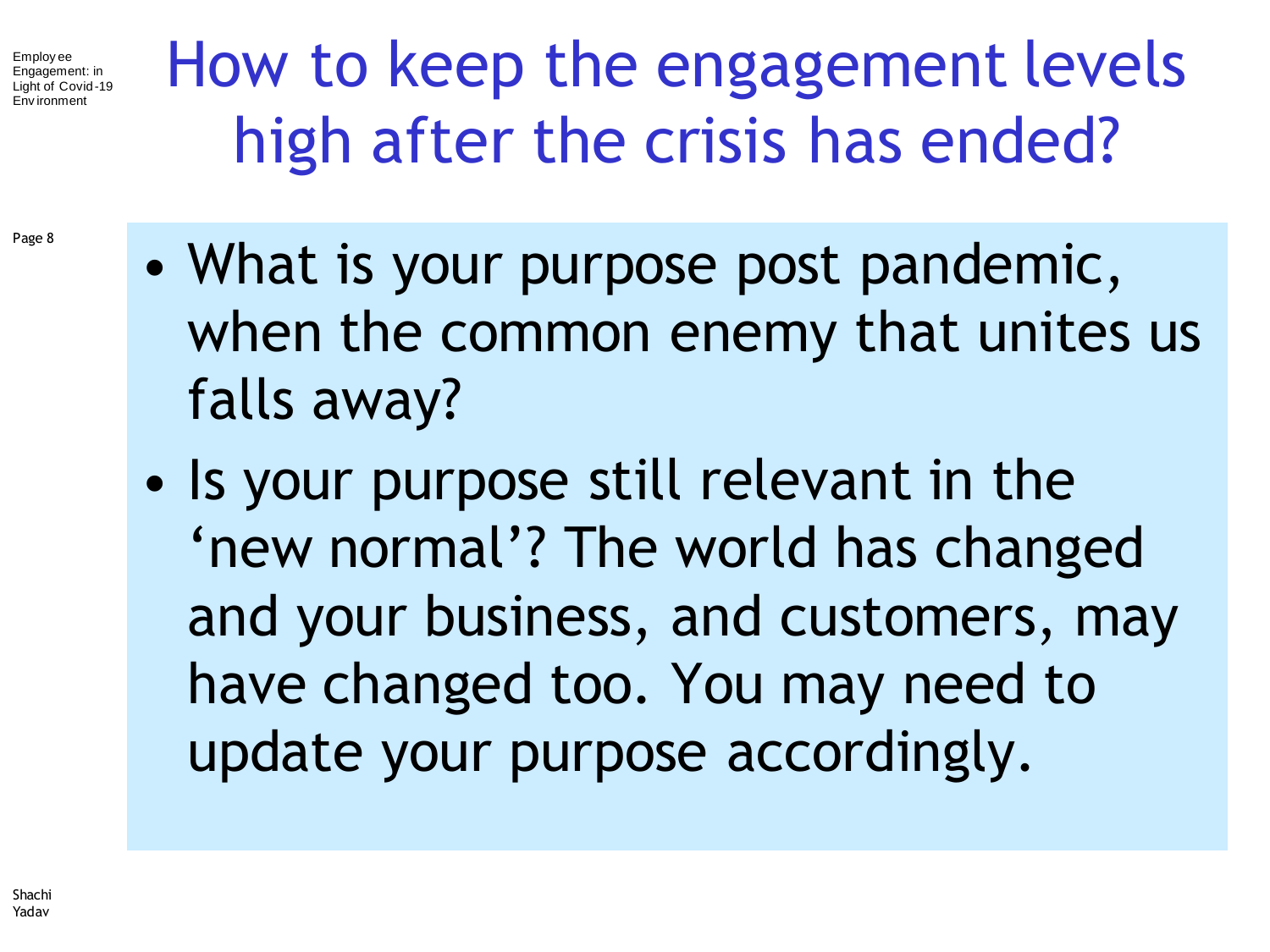Page 9

# **What has changed in leadership communication?**

- The leader communication increased in volume during the crisis.
- The messages form leadership have more emphasis on concern for employee well being than the norm.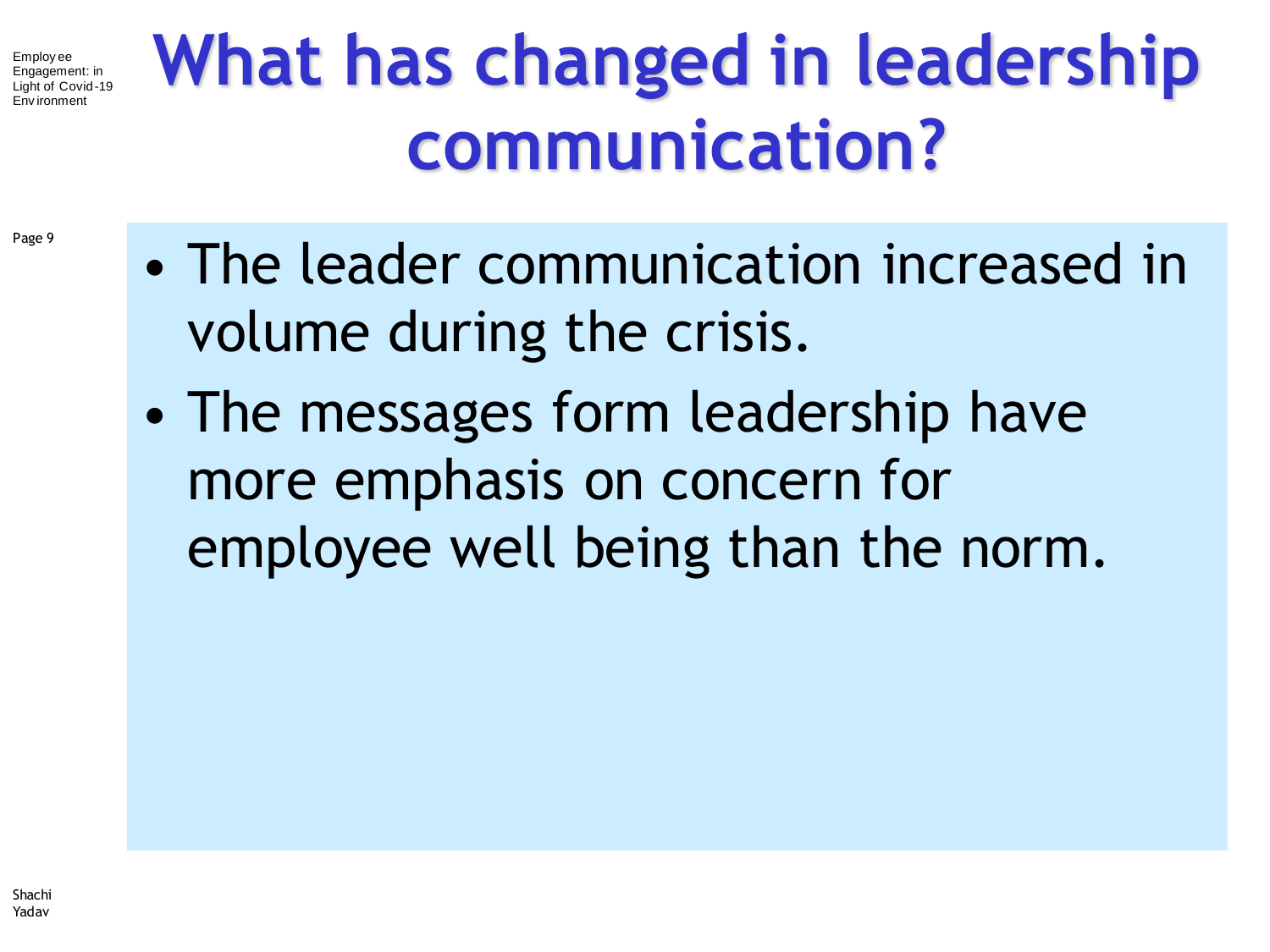How leaders should communicate after the crisis has ended?

- Page 10
- Continue to communicate about employee value and well being regularly.
- Bring your employees into the conversation. Ask them for feedback on your existing purpose.
- Investing the time now into connecting your team with a meaningful purpose will pay dividends when this crisis is over.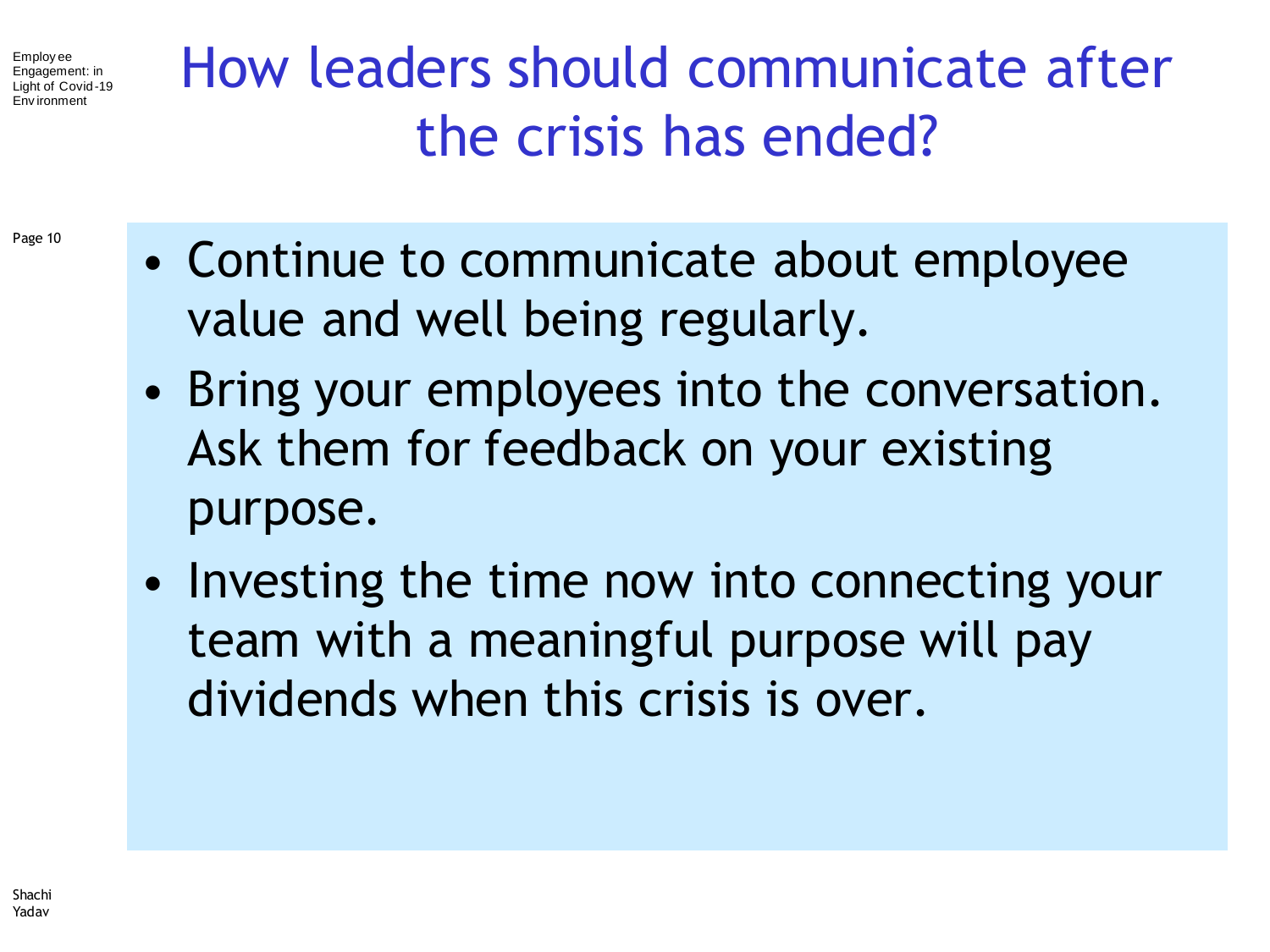Page 11

#### Crisis eventually ends, and when this one does, companies in many industries will return to an atmosphere where keeping talent happy is a priority.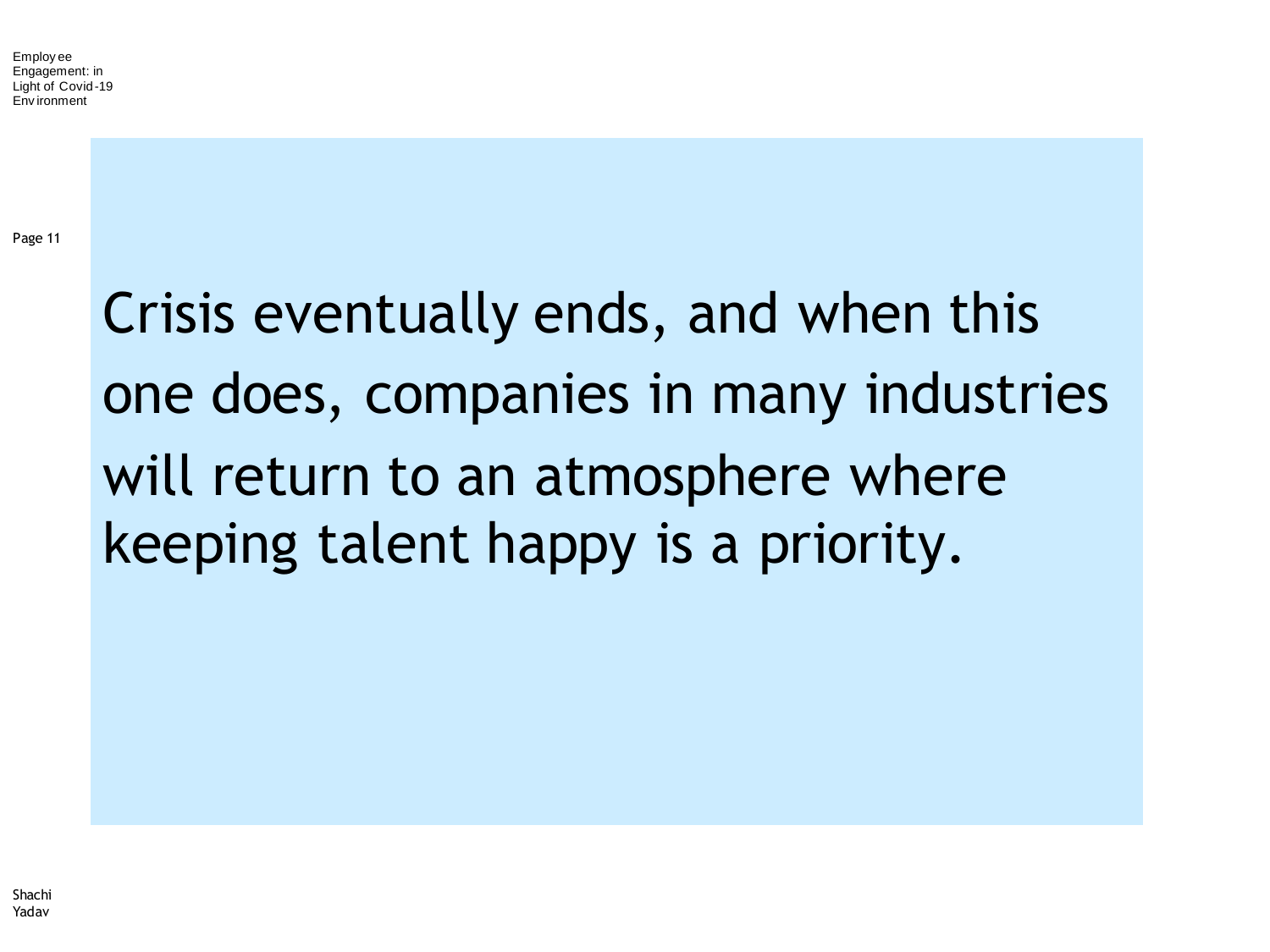Page 12

#### What is the next normal going to look like?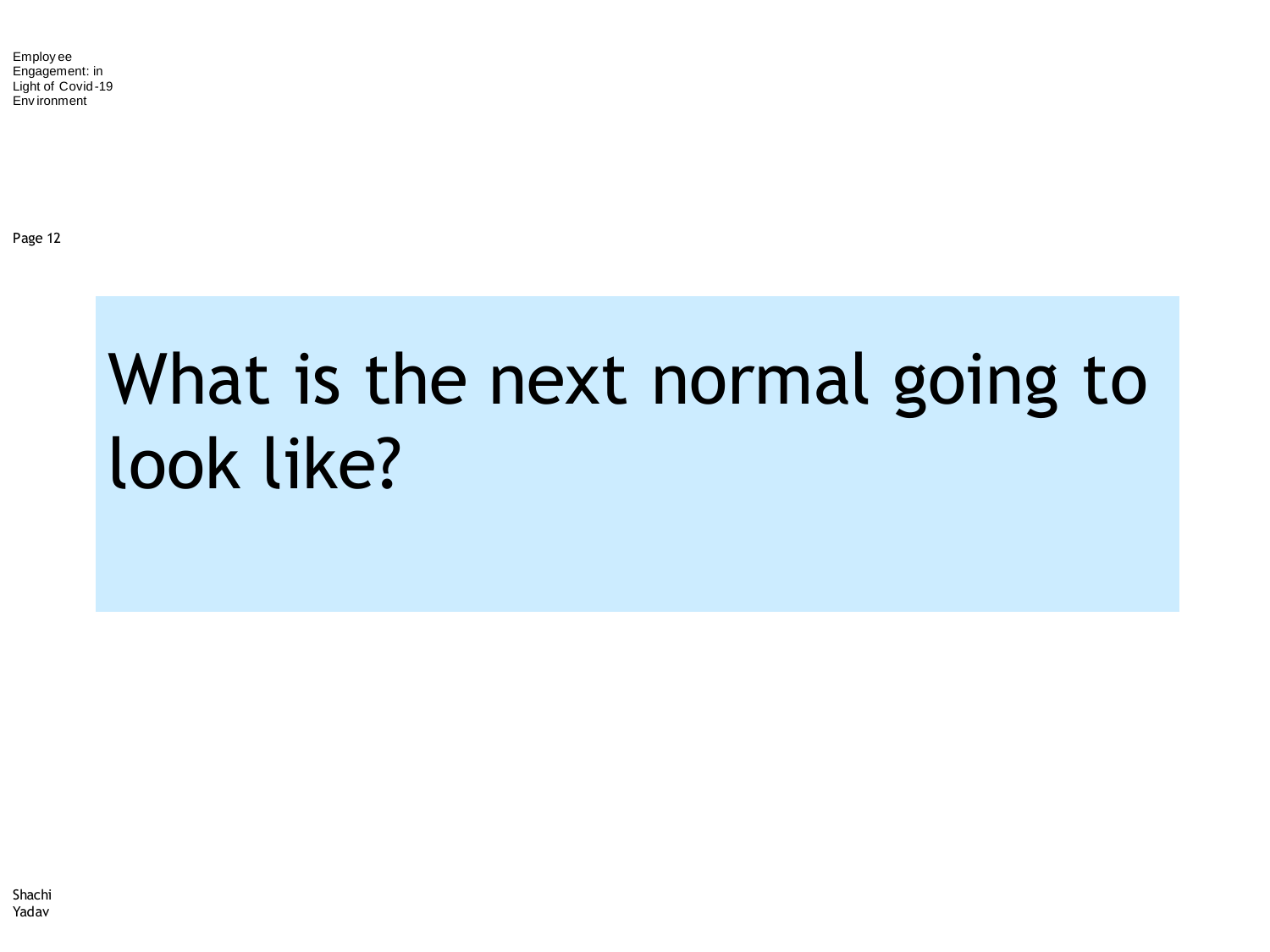

Page 13

- Kevin Sneader- global managing partner at McKinsey & Company
- Chuck Robbins, CEO of Cisco Systems
- Nancy McKinstry, of Wolters Kluwer, and
- Geoff Martha, of Medtronic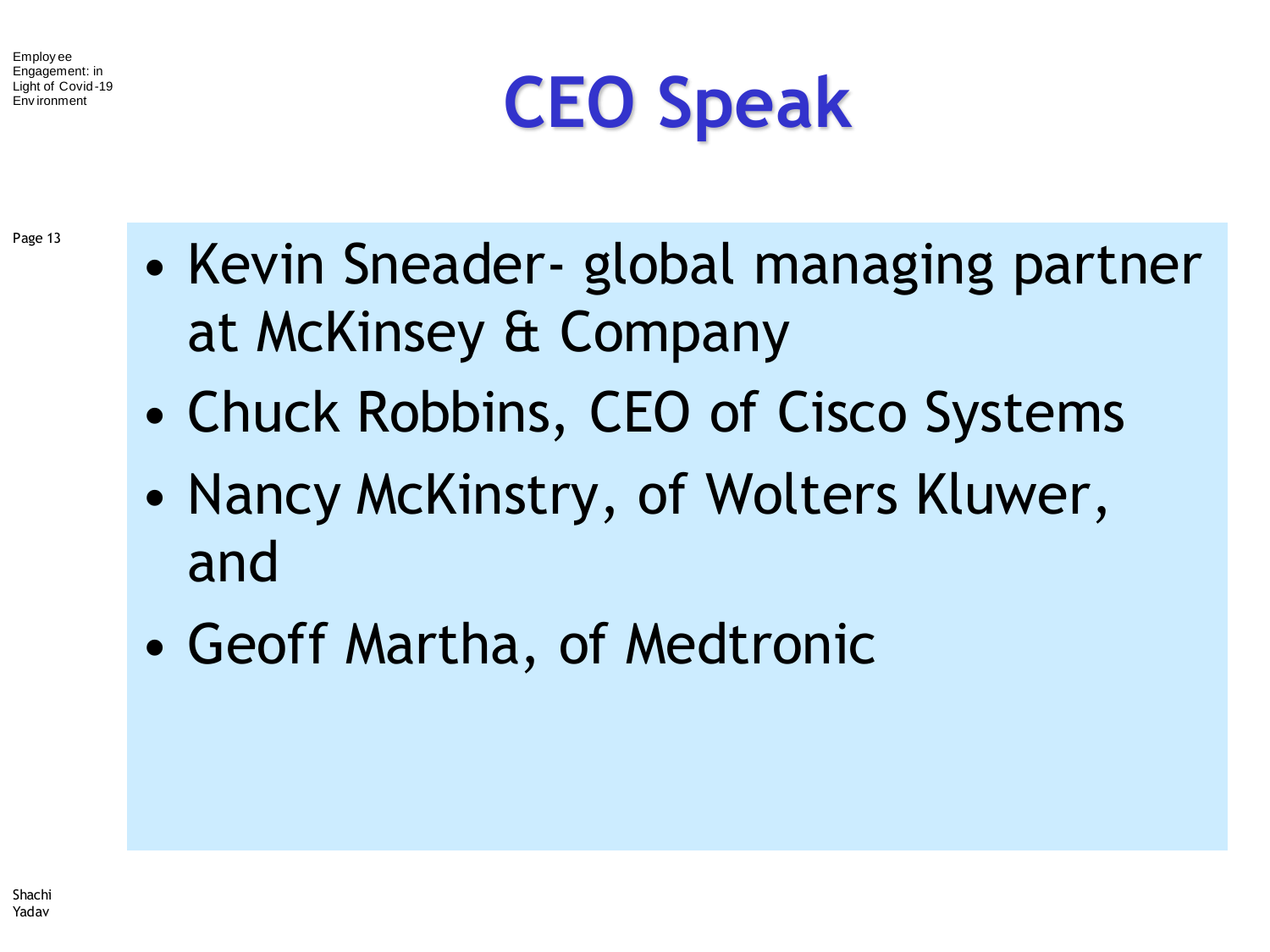# **McKinsey & Company**

Page 14

• **SNEADER: "**Leaders should choose candor over charisma"

It's important for leaders to show vulnerability along with optimism, and to acknowledge that this situation is hard. It is good to be an optimist, but there are things we don't know and things that may or may not happen.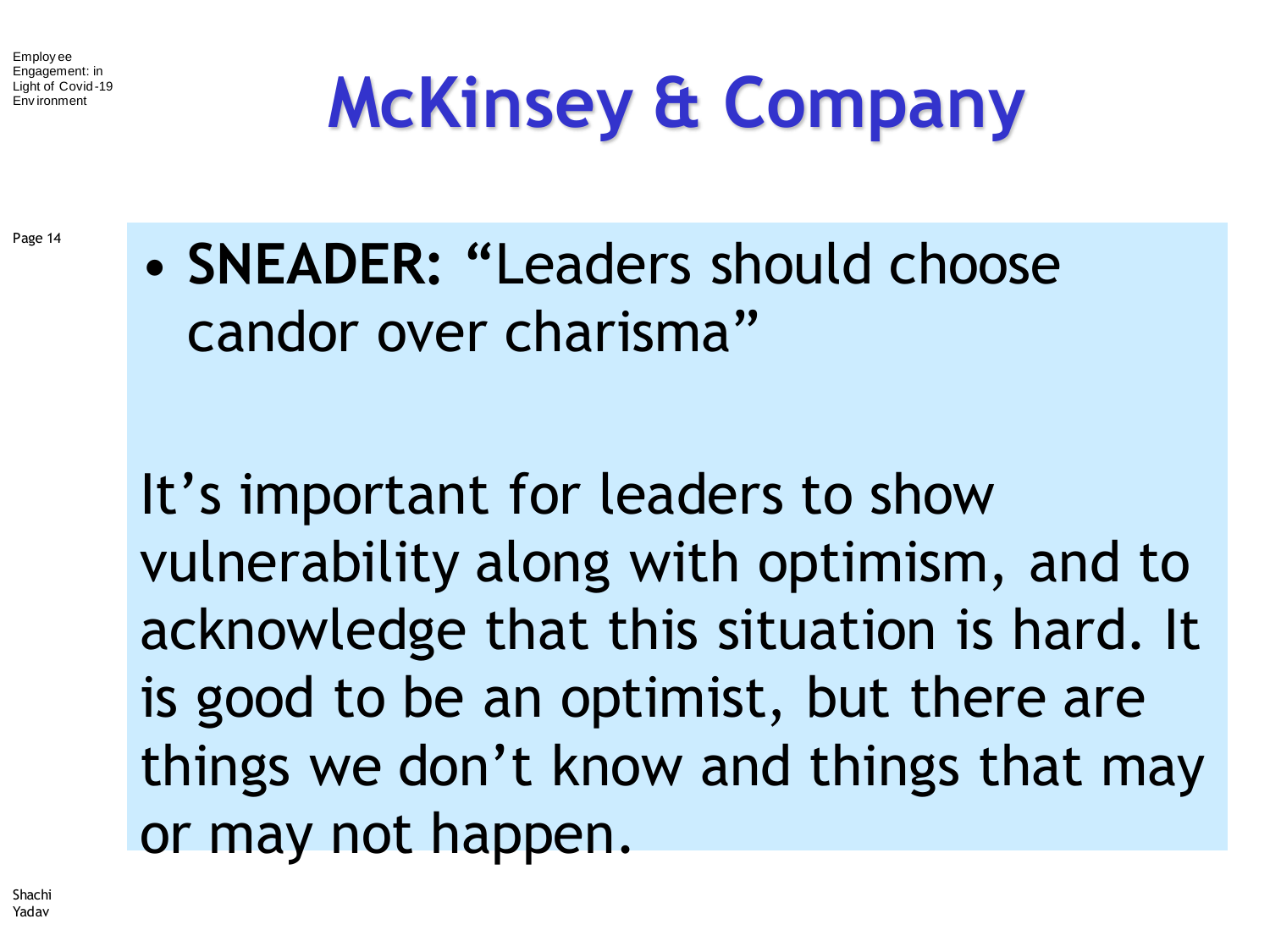## **McKINSTRY:** at Wolters Kluwer,

Page 15

"The world is changing every single day, and we need to keep asking: How can we help our customers? How can we help our communities? We need to clear away bureaucracy, address things very quickly, and be operationally agile."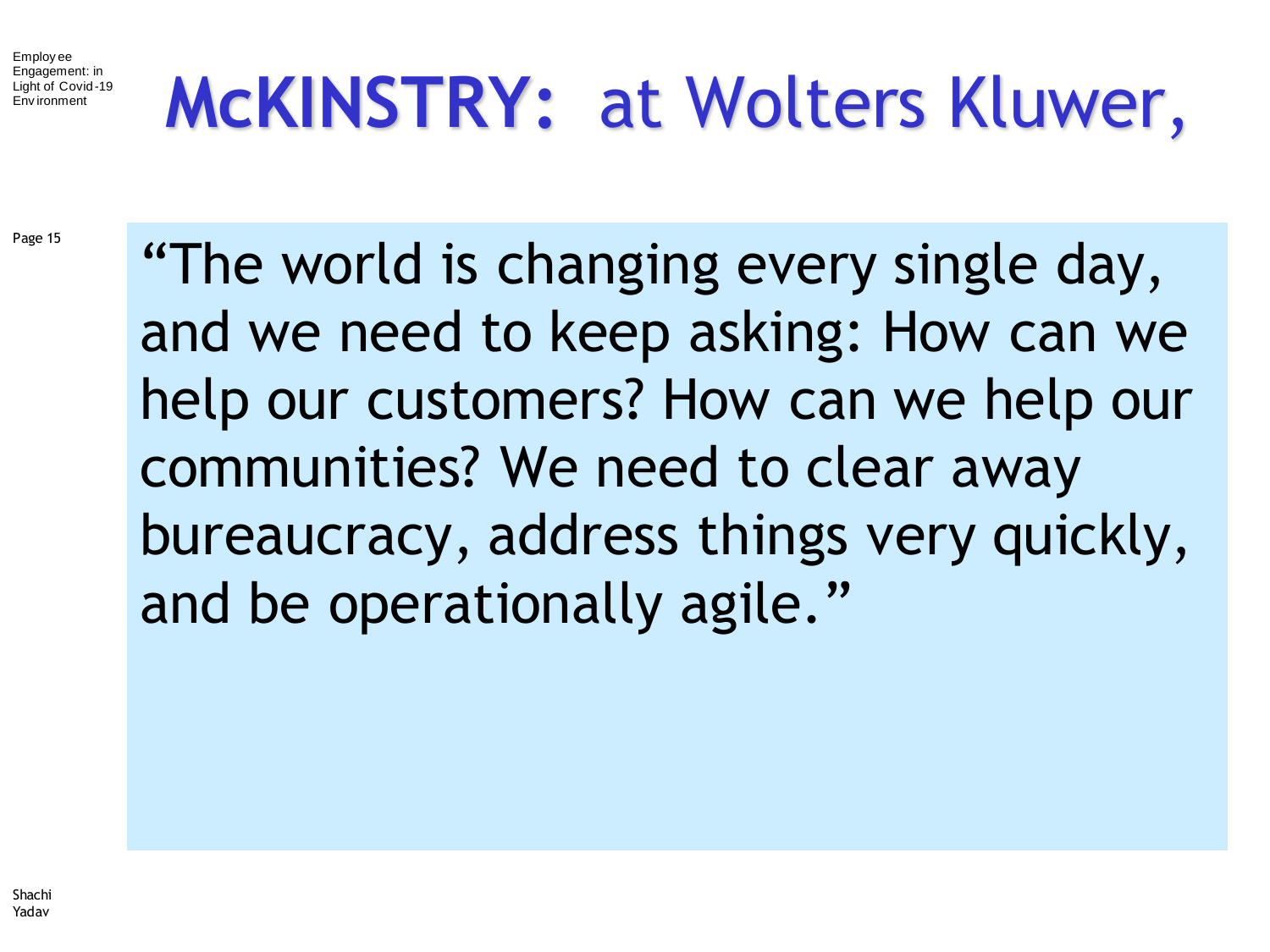## **MARTHA:** CEO at Medtronic,

Page 16

"At Medtronic, we've broken this crisis down into three phases—the shutdown, the recovery, and the new normal. Throughout each phase, we have clear priorities and a framework for helping people make decisions. You can't decide everything from the top, so providing this guidance is important."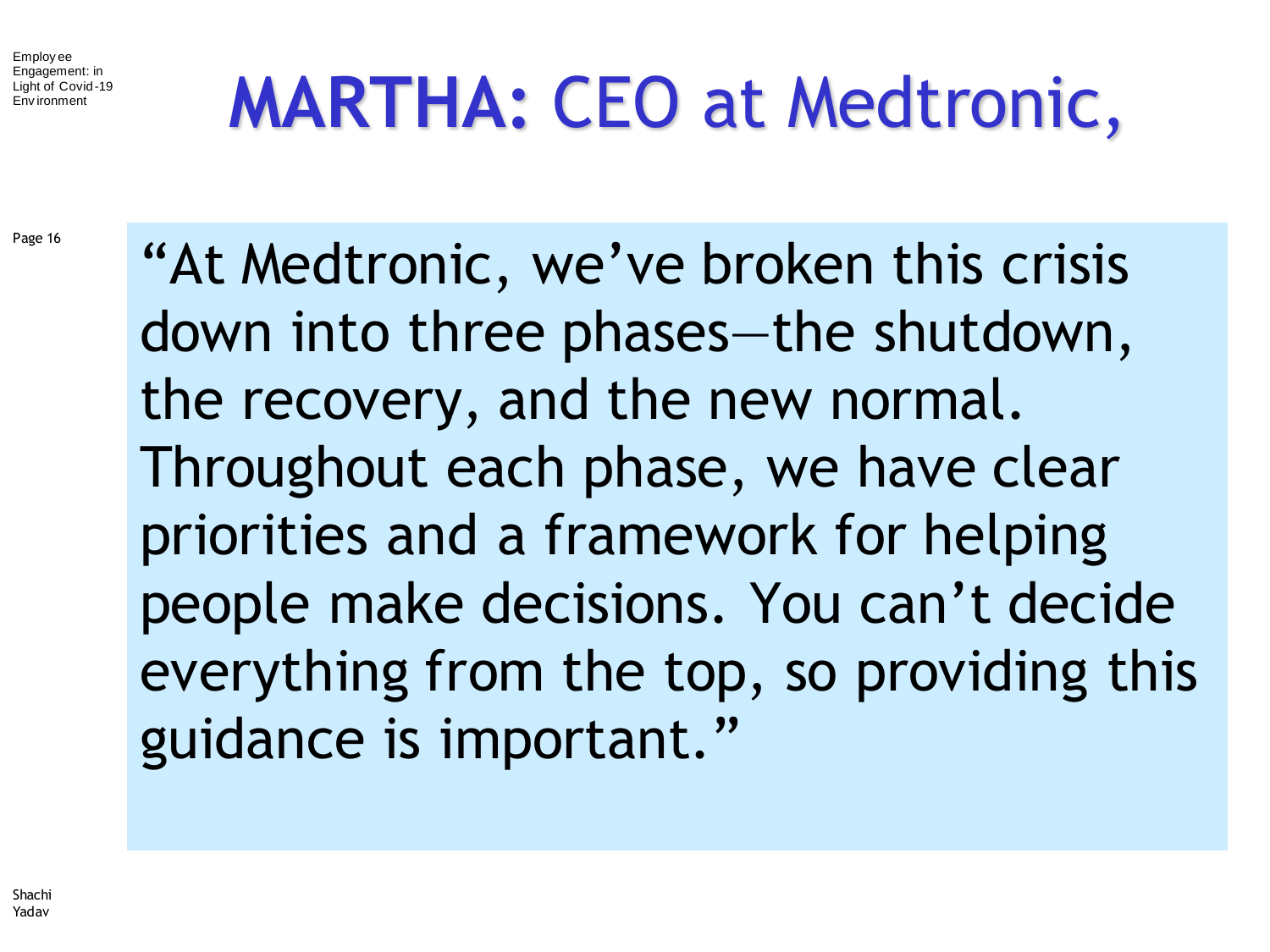# **Chuck Robbins, CEO of Cisco Systems**

Page 17

"The culture of organizations, and their people, and how leaders show up during this moment—all of that will define who's going to be successful in the future. Employees and society want to see who you are as a company. What do you stand for? The answers will have lasting impact as we move beyond this."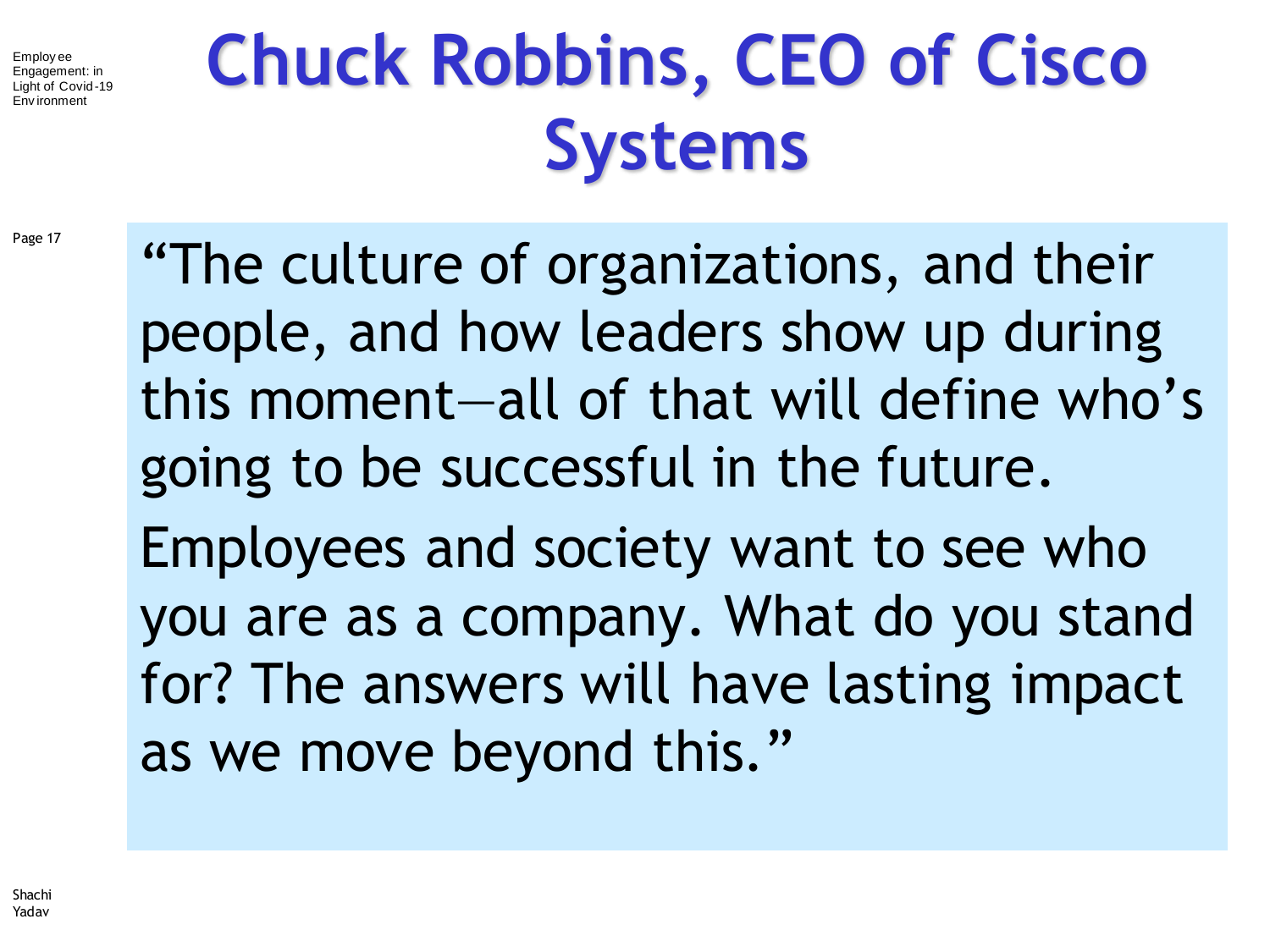Page 18

#### **Now- is the time…**

#### **Next Steps…**

Shachi Yadav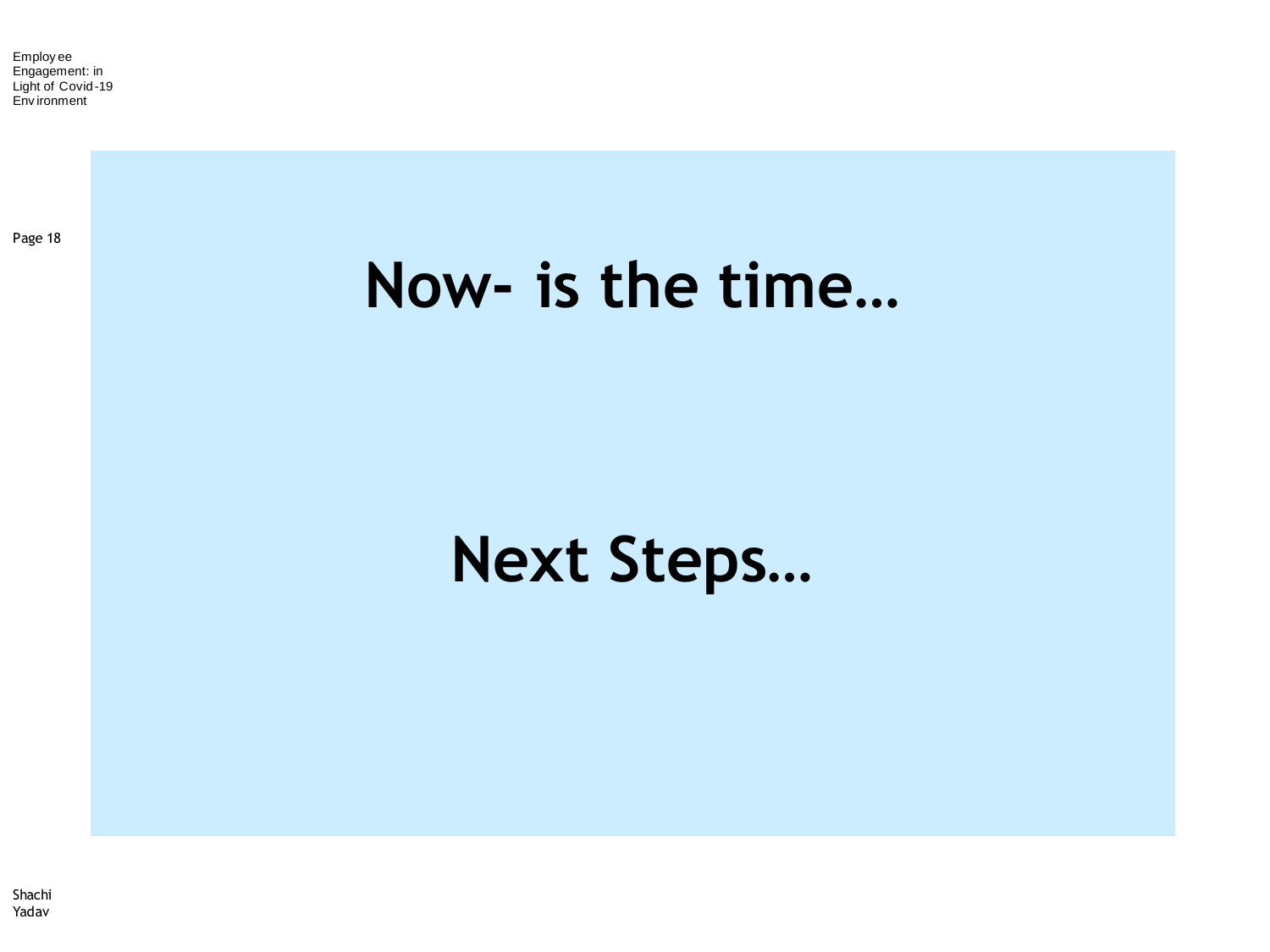Page 19

#### **The road ahead…**

- Digital transformation: collaboration tools, digital marketing, cloud computing—those are only going to get more pronounced post-Covid.
	- People are watching to see how companies treat their employees, customers, investors, and other stakeholders. Are they behaving in a socially responsible way? The social responsibility will have a direct impact on your ability to attract and retain top talent.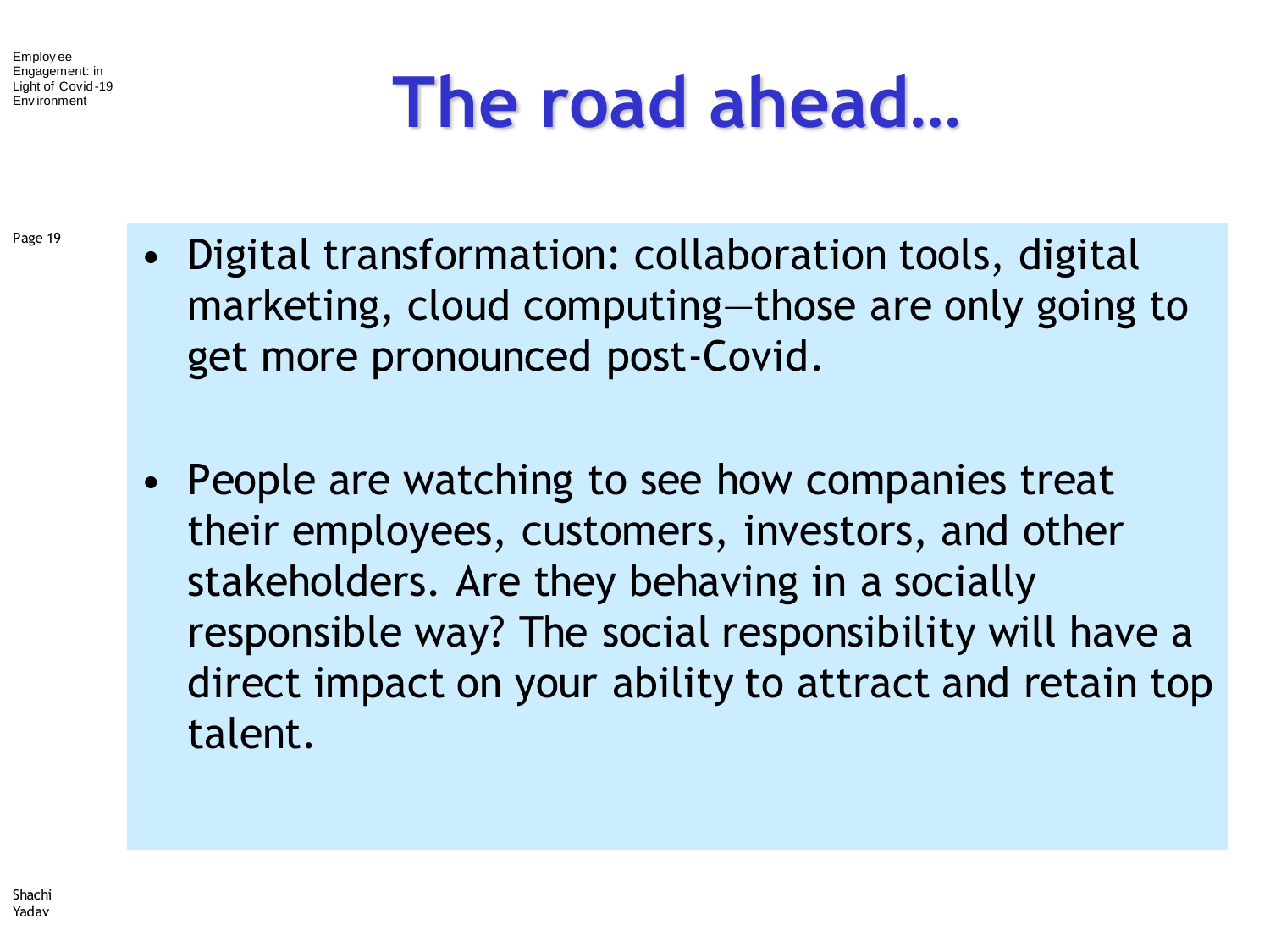#### **The road ahead…**

- Page 20
- All parts of the world would see more collaboration between governments and private enterprise.
- We've been in an era in which people were very focused on efficiency, implementing just-in-time inventory and global supply chains. In the future people are going to be very focused on resilience because we've seen that disruption can be catastrophic.